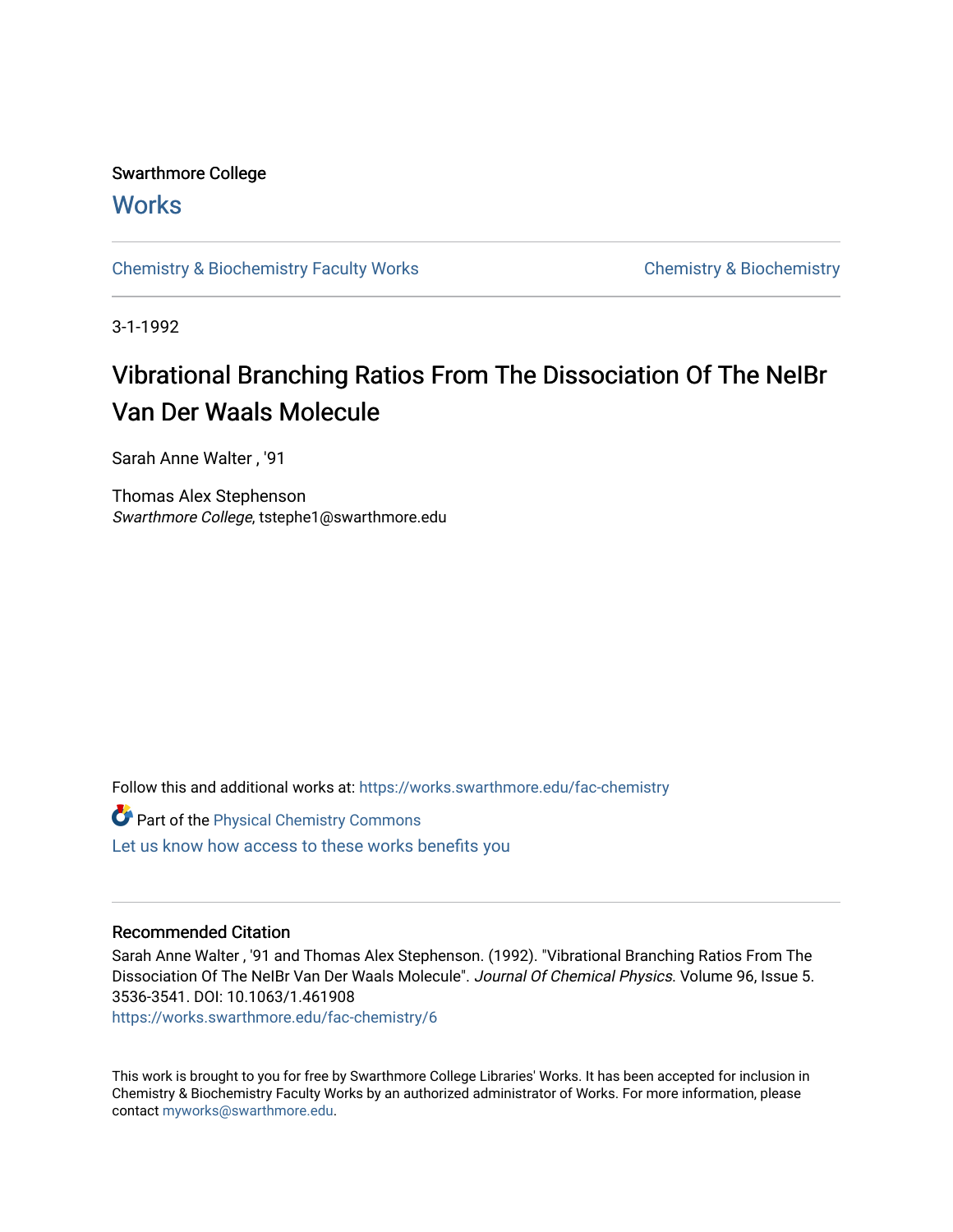



### **Vibrational branching ratios from the dissociation of the NeIBr van der Waals molecule**

[Sarah A. Walter](http://scitation.aip.org/search?value1=Sarah+A.+Walter&option1=author) and [Thomas A. Stephenson](http://scitation.aip.org/search?value1=Thomas+A.+Stephenson&option1=author)

Citation: [The Journal of Chemical Physics](http://scitation.aip.org/content/aip/journal/jcp?ver=pdfcov) **96**, 3536 (1992); doi: 10.1063/1.461908 View online:<http://dx.doi.org/10.1063/1.461908> View Table of Contents: <http://scitation.aip.org/content/aip/journal/jcp/96/5?ver=pdfcov> Published by the [AIP Publishing](http://scitation.aip.org/content/aip?ver=pdfcov)



 This art[icle is copyrighted as indicated in the abstract. Reuse of AIP content is subject to the terms at: http://scitation.aip.org/termsconditions. Down](http://oasc12039.247realmedia.com/RealMedia/ads/click_lx.ads/www.aip.org/pt/adcenter/pdfcover_test/L-37/586982248/x01/AIP-PT/JCP_CoverPg_101613/aipToCAlerts_Large.png/5532386d4f314a53757a6b4144615953?x)loaded to IP: 130.58.64.71 On: Sat, 30 Nov 2013 17:29:45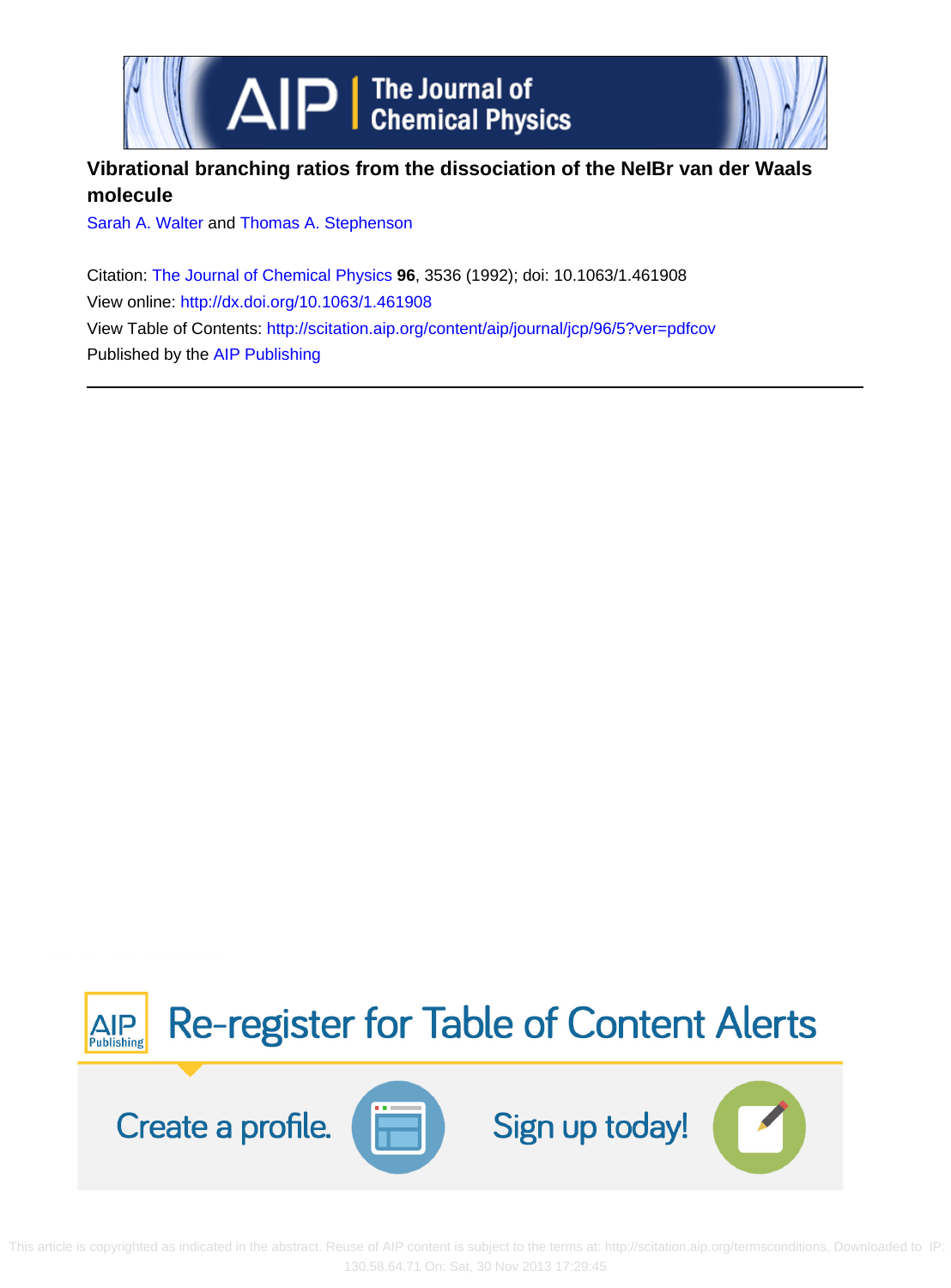### **Vibrational branching ratios from the dissociation of the NelBr van der Waals molecule**

Sarah A. Walter and Thomas A. Stephenson<sup>a)</sup> *Department o/Chemistry, Swarthmore College, Swarthmore, Pennsylvania 19081* 

(Received 30 August 1991; accepted 21 November 1991)

The degree of vibrational excitation in the IBr fragment from the vibrational predissociation of NeIBr  $(A^{3}\Pi_{1})$  has been measured using two-color pump-probe laser-induced fluorescence spectroscopy. We find that for the lowest initial vibrational states examined,  $\Delta v = -1$ dissociation pathways dominate the dynamics, while this channel is closed for *v>* 17. From this result, the *A* state binding energy  $(D_0)$  of the complex is determined to be 67  $\pm$  4 cm<sup>-1</sup>, while that in the *X* electronic state is found to be 73  $\pm$  4 cm<sup>-1</sup>. The *X* state binding energy is identical to that for  $NeI<sub>2</sub>$  and  $NeBr<sub>2</sub>$ , suggesting that the potential energy surface for NeIBr can be constructed from a summation of atom-atom pair potentials; we present such a model potential energy surface. The variations in the vibrational branching ratios, when combined with the trends in the predissociation rates, point to the importance of fragment rotational excitation in the dynamics of the dissociation.

#### **I. INTRODUCTION**

A fundamental goal of modern experimental research in physical chemistry and chemical physics has been a detailed understanding of atom-diatom interaction potentials and the dynamics that they support. The study of rare gas-halogen van der Waals molecules has occupied a central position in this field. For example, the dissociation dynamics of a variety of rare gas-I<sub>2</sub> complexes were examined by Levy and co-workers using both laser-induced fluorescence excitation spectra and dispersed emission studies.<sup>1</sup> These experiments focused on measurement of the structures and vibrational predissociation lifetimes of the complexes, as well as the I<sub>2</sub> quantum state distributions that resulted from their dissociation. The spectral resolution afforded by wavelength resolved emission restricted these latter studies to determination of the  $I_2$  vibrational state populations, however. An additional complication in such experiments is that dispersed emission studies of species entrained in the directed mass flow of a supersonic free jet expansion are limited to those with relatively short excited state lifetimes, as longer lived molecules are swept out of the field of view of the monochromator entrance slit prior to emitting. For the diatomic halogens and interhalogens, these restrictions are particularly severe. As a result, dispersed emission spectroscopy has been applied to only  $I_2$ -and  $Br_2$ -containing complexes excited to the  $B({}^3\Pi_{0+}$ <sup>1,2</sup> electronic state.<sup>1,2</sup>

More recently, a two-color pump-probe technique that overcomes both of these deficiencies has been applied to the measurement of the distribution of rotational states populated in the dissociation of complexes such as NeICI (Refs. 3 and 4) and  $NeCl<sub>2</sub>$  (Ref. 5) by Lester and co-workers and Janda and co-workers, respectively. In this technique a "pump" laser prepares the complex in a specified vibrational state (and in the case of  $Cl_2$ -containing complexes, a specified rotational state) in an excited electronic state. After an

appropriate delay, chosen to assure dissociation of the complex, the quantum state distribution of the fragments are interrogated by a "probe" laser, which excites the fragments to a higher electronic state. By scanning the wavelength of the probe laser while holding the pump laser wavelength fixed, a fluorescence excitation spectrum of the nascent photofragments is obtained. We have applied the pump-probe technique to an examination of the IBr quantum state distribution that results from dissociation of the NeIBr van der Waals molecule. While our ultimate goal is to measure both the rotational and vibrational state distributions, we focus in this report on the vibrational branching ratios.

In an earlier publication, we have described our examination of the  $A^3\Pi_1 \leftarrow X^1\Sigma^+$  fluorescence excitation spectrum of the NeI<sup>79</sup>Br species.<sup>6</sup> We found that all of the features are extensively homogeneously broadened, with an overall width that varied sharply with IBr vibrational level. From these contours and estimates of the underlying inhomogeneous rotational structure, we found that the vibrational predissociation lifetime of NeIBr varies from  $\approx$  23 ps for  $v = 12$  to  $\approx$  3 ps for  $v = 19$ . (Throughout this manuscript, we use the quantum number *v* to refer to the number of quanta in the I-Br stretching vibration in both the complex and the diatomic fragment.) These lifetimes are consistent with the "energy gap" or "momentum gap" laws in that the lifetime of the excited complex decreases with increasing values of  $v^7$ . According to these models, vibrational predissociation of the complex is enhanced when the amount of energy that must be channeled into the relative translation of the fragments (in this case  $Ne + IBr$ ) is small. If, for example, the complex dissociates with the loss of one quantum of  $I-Br$ stretching vibration (a  $"\Delta v = -1$  process"), then the amount of energy available to both the relative translation of the fragments and rotational excitation of IBr is simply the gap between the binding energy  $(D_0)$  of the complex and the vibrational spacing in IBr. In one particularly simple formulation of this principle, the rotational degree of freedom of the diatomic fragment is ignored and all of the available energy is assumed to be channeled into relative translation.7

a) Author to whom all correspondence should be addressed.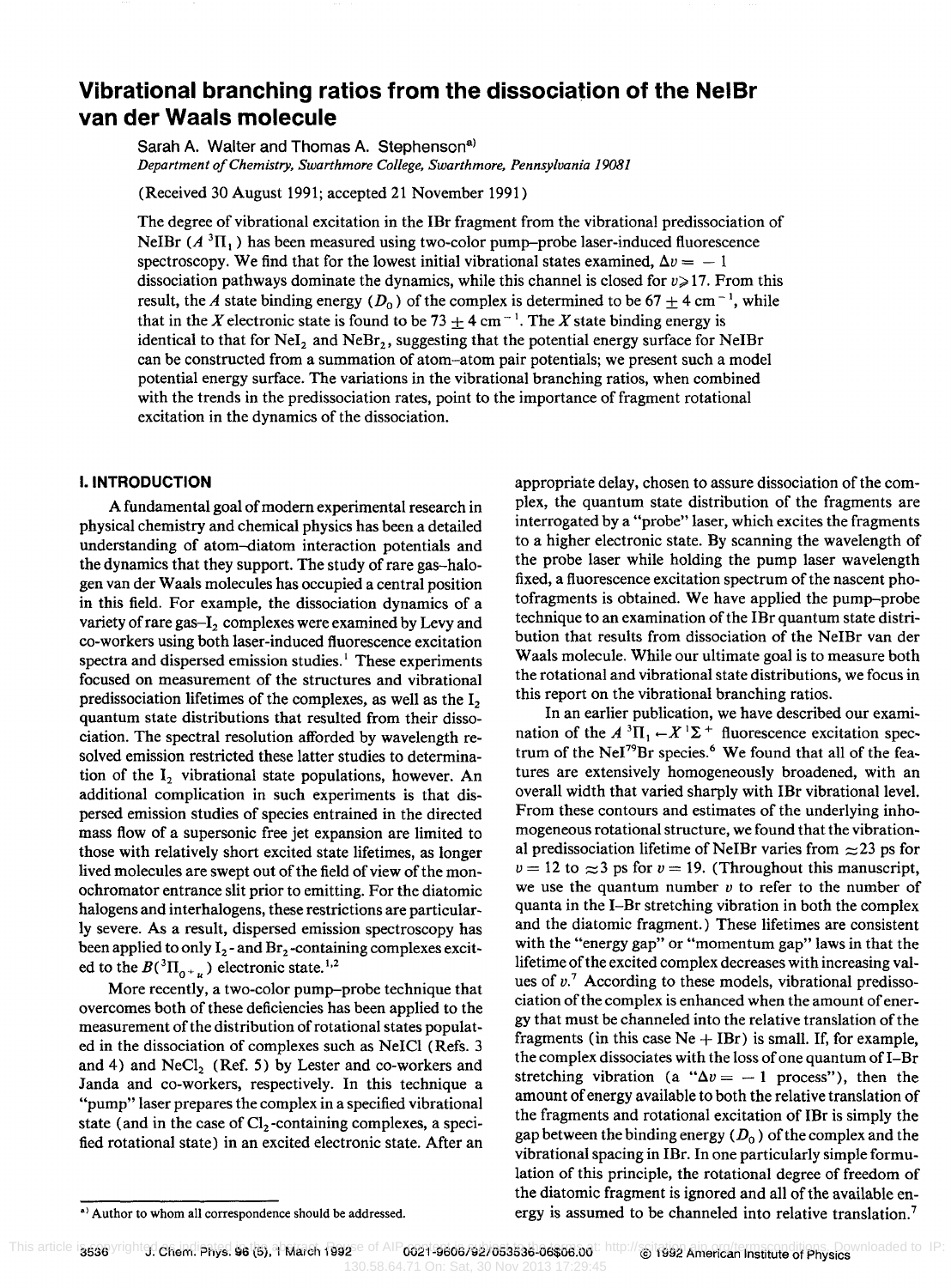As *v* increases, the spacing between adjacent vibrational energy levels decreases due to anharmonicity. Thus, one expects that complexes with higher initial vibrational quantum numbers will undergo more efficient dissociation, as the energy available for relative translation decreases. The uniform variation in the experimentally determined NeIBr predissociation lifetimes suggests that this simplified model is adequate. This disscussion assumes, however, that  $\Delta v = -1$ dissociation processes are energetically accessible for all of the vibrational levels considered in our earlier study. The results of our present investigation demonstrate that this is not the case for NeIBr and that the  $\Delta v = -1$  dissociation channel is energetically open for some vibrational levels, but closed for others.

A second assumption in this description of the energy gap model is that the degree of rotational excitation of the diatomic fragment is either insignificant or invariant to the initial vibrational quantum number. The measurement of rotational distributions has proved to be important in our understanding of the similar ICl- (Refs. 3 and 4) and  $Cl_2$ -(Ref. 5) containing complexes and is the dominant aspect of the work now underway in our laboratory.

### **II. EXPERIMENT**

The vacuum chamber and signal detection system utilized in this work are the same as those described previously.6 Briefly, NeIBr complexes are formed when a 3% Ne/97% He gas mixture is passed over room temperature IBr crystals and expanded into a stainless steel vacuum chamber. The expansion source is a pulsed solenoid valve (General Valve) with a 150  $\mu$ m diam orifice. The total gas resevoir pressure is fixed at 350 psig. The  $A \leftarrow X$  fluorescence excitation features of  $\text{NeI}^{79}\text{Br}$  are located by scanning the wavelength of a  $Nd^3 + -YAG$  pumped dye laser (the "pump" laser; Continuum Lasers YG580-30/TDL-50) while detecting total emission intensity with a red-sensitive photomultiplier tube (Thorn/EMI 9816B). Typically, this laser operates with LD700 laser dye (Exciton), producing an energy of  $\approx$  13 mJ per pulse at 715 nm. For measurement of photofragment vibrational distributions, the pump laser's wavelength is fixed on a NeIBr  $A \leftarrow X$  transition, thus specifying the I-Br stretching quantum number in the electronically excited complex. Our probe laser is a  $N<sub>2</sub>$ -pumped dye laser (Laser Photonics UV24/DL14P) operating without the intercavity etalon with BBQ laser dye (Exciton). The

pulse energy of this laser is attenuated using colored glass neutral density filters to  $\leq 75$  nJ. The 10 ns probe laser pulse is timed to arrive at the interaction region of the supersonic jet expansion 50-100 ns after the pump laser pulse with a digital delay generator (PAR 9650). The probe laser excites nascent, electronically excited IBr photofragments to the  $\beta$ ion-pair electronic state. (At the probe laser pulse energies utilized in this study, we did not observe any effects due to saturation of the intense  $\beta \leftarrow A$  electronic transition.) We detect the total  $\beta \rightarrow A$  emission intensity with a blue-sensitive photomultiplier tube (Thorn/EMI 9813QB) as a function of probe laser wavelength to record a fluorescence excitation spectrum of the photofragments. The relative intensities of the features in these spectra are related to the relative population of IBr fragments in the *A* electronic state vibrational manifold. All fluorescence and laser normalization signals are processed by gated integrators (Stanford Research Systems SR250) and transferred to a laboratory computer for data storage and processing.

Extraction of the relative populations in the *A* state vibrational levels from the integrated intensity of  $\beta \leftarrow A$  fluorescence excitation features requires knowledge of the relevant  $\beta \leftrightarrow A$  Franck–Condon factors. Using the available spectroscopic constants for the *A* (Refs. 8 and 9) and  $\beta$ (Ref. 10) electronic states, we have calculated Rydberg-Klein-Rees (RKR) potential energy curves,  $11$  evaluated the vibrational wave functions and calculated vibrational overlap integrals. 12 The Franck-Condon factors that are relevant to this study are given in Table I. Experimentally, we have tested the adequacy of these calculations by preparing uncomplexed IBr in one of several vibrational levels in the *A* state with the pump laser, while scanning the probe laser to measure the intensity of the  $\beta \leftarrow A$  transitions that originate in a single *A* state vibrational level. In these experiments, we observed no deviations in the relative ordering of transition intensities as compared to the calculations but did find that the intensity ratios were not always in quantitative agreement with the calculated values. While this experiment is not a direct calibration of our relative detection sensitivity to population in different *A* state vibrational levels, our results suggest that the calculated Franck-Condon factors are accurate to  $+25\%$ . This significant deviation is presumably due to the irregular shape of the *A* state potential energy curve, such that up to 9 terms in an anharmonic expansion are required to fit the observed vibrational energy level spacings.<sup>9</sup>

TABLE I. Calculated  $\beta_{\leftrightarrow}A$  Franck-Condon factors for I<sup>79</sup>Br.

|            | $v_{\scriptscriptstyle R}=0$ |                    |                    | 3                | 4     | 5     |  |
|------------|------------------------------|--------------------|--------------------|------------------|-------|-------|--|
| $v_4 = 10$ | 0.123                        | 0.133              | 0.060              | 0.005            | 0.007 | 0.033 |  |
| 11         | 0.239                        | 0.074              | $5 \times 10^{-5}$ | 0.031            | 0.052 | 0.029 |  |
| 12         | 0.299                        | $5 \times 10^{-4}$ | 0.060              | 0.056            | 0.008 | 0.005 |  |
| 13         | 0.214                        | 0.157              | 0.047              | $2\times10^{-5}$ | 0.034 | 0.038 |  |
| 14         | 0.062                        | 0.329              | 0.038              | 0.045            | 0.027 | 0.002 |  |
| 15         | 0.001                        | 0.143              | 0.347              | 0.007            | 0.009 | 0.051 |  |
| 16         | 0.003                        | $3 \times 10^{-4}$ | 0.195              | 0.340            | 0.005 | 0.001 |  |
| 17         | $3 \times 10^{-4}$           | 0.015              | 0.003              | 0.186            | 0.324 | 0.013 |  |
| 18         | $3 \times 10^{-4}$           | $1 \times 10^{-4}$ | 0.036              | 0.036            | 0.108 | 0.272 |  |

This article is copyrighted as indicated in the abstract. Reus**g. Chem. Phys. Vol. 98, No. 5, No.8 21, No. 7992** ttp://scitation.aip.org/termsconditions. Downloaded to IP: 130.58.64.71 On: Sat, 30 Nov 2013 17:29:45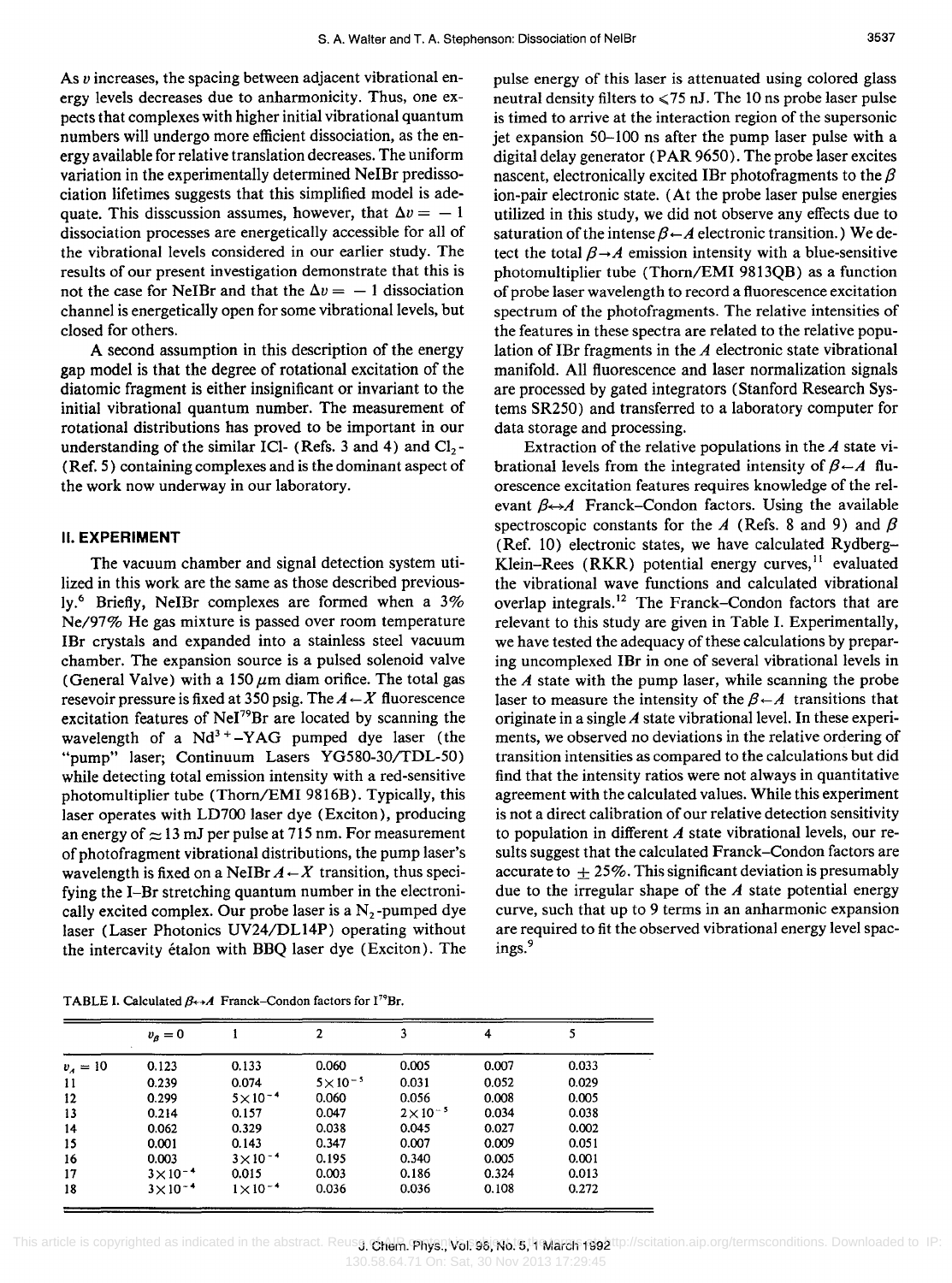#### **III. RESULTS AND DISCUSSION**

We have measured the vibrational branching ratios in the IBr photofragments that result from the dissociation of NeIBr in the  $v = 12-18$  vibrational levels in the *A* electronic state. We are unable to examine the photofragments that result from excitation in the  $A$  state with  $v < 12$  due to very poor Franck-Condon overlap with the ground electronic state. The extensive homogeneous broadening of the van der Waals features associated with  $v>18$  precludes investigation of NeIBr molecules with this level of vibrational excitation.

In Fig. 1, we show a scan of the fragment fluorescence excitation spectrum that arises following excitation of NeIBr to the  $v = 12$  level. Features corresponding to the  $(0,11)$  and  $(0,10)$   $\beta \leftarrow A$  transitions in IBr are readily apparent, demonstrating the appearance of both  $\Delta v = -1$  and  $-2$  dissociation channels. This spectrum is typical of that observed for the lowest vibrational levels examined in this work ( $v = 12-14$ ) in that the  $\Delta v = -1$  channel dominates the dynamics, with a relatively minor contribution from the  $\Delta v = -2$  process. There is no evidence for dissociation into the  $\Delta v = -3$  channel at this level of vibrational excitation. In Table II, we present the experimentally determined branching ratios for all of the vibrational levels examined. In each case, the relative intensity of a given pair of excitation features is determined by digital integration of the peak areas, followed by application of the calculated Franck-Condon factors to convert experimental intensities to relative populations. For each value of *v,* we have arbitrarily normalized the branching ratios so that the dominant channel is assigned a value of 1.0. Beginning with  $v = 15$ , the  $\Delta v = -3$  channel is observed with detectable intensity, while the  $\Delta v = -1$  channel remains open and dominant. At  $v = 16$ , approximately equal numbers of NeIBr molecules dissociate with the loss of one and two quanta of vibrational

TABLE II. NeIBr vibrational branching ratios and lifetimes.

| Initial $v$ | $\Delta v = -1$ | $\Delta v = -2$ | $\Delta v = -3$ | Lifetime $(ps)^*$ |
|-------------|-----------------|-----------------|-----------------|-------------------|
| 12          | 1.0             | 0.20            | .               | $23 + 7$          |
| 13          | 1.0             | 0.20            | $\cdots$        | $20 + 4$          |
| 14          | 1.0             | 0.24            | $\cdots$        | $11 + 2$          |
| 15          | 1.0             | 0.40            | 0.13            | $10 + 1$          |
| 16          | 1.0             | 0.71            | 0.19            |                   |
| 17          | 0.04            | 1.0             | 0.32            | $8.6 + 0.7$       |
| 18          | <0.02           | 1.0             | 0.40            | $5.9 + 0.4$       |

• Reference 6.

excitation. As shown in Fig. 2, at  $v = 17$ , however, the  $\Delta v = -1$  channel effectively disappears. For the highest vibrational levels examined ( $v = 17,18$ ), the  $\Delta v = -2$  dissociation pathway dominates the disposal of vibrational energy.

We interpret the sudden loss of the  $\Delta v = -1$  dissociation pathway at  $v = 17$  as due to reaching the energetic threshold to fragmentation with the loss of only one quanta of I-Br stretching vibration. When we excite NeIBr to an energy level correlating with  $v = 16$  in uncomplexed IBr, we do observe  $v = 15$  IBr fragments, demonstrating that the dissociation energy  $D_0$  of the complex is smaller than the 69.6 cm<sup>-1</sup> spacing between the  $v = 16$  and  $v = 15$  levels in IBr. On the other hand, the absence of  $v = 16$  fragments when NeIBr is excited to a level correlating with  $v = 17$  IBr indicates that  $D_0$  for the complex is larger than the 63.9 cm<sup>-1</sup> spacing between  $v = 16$  and  $v = 17$  in IBr.<sup>13</sup> (The very small contribution from the  $\Delta v = -1$  channel at  $v = 17$  displayed in Fig. 2 and recorded in Table II may arise from excitation of a small number of NeIBr complexes with sufficient rotational energy to overcome the  $\Delta v = -1$  energetic threshold. As noted earlier, the pump laser wavelength has been adjusted to excite the midpoint of a homogeneously broadened  $A \leftarrow X$  NeIBr excitation feature. We are, there-



FIG. 1.  $\beta - A$  fluorescence excitation scan of the *A* electronic state IBr photofragments produced in the dissociation of NeIBr,  $v = 12$ . The (0,11) and (0,10)  $\beta - A$  transitions are identified.

FIG. 2.  $\beta - A$  fluorescence excitation scan of the *A* electronic state IBr photofragments produced in the dissociation of NeIBr,  $v = 17$ . The (3,16), (2,15), and (1,14)  $\beta \leftarrow A$  transitions are identified.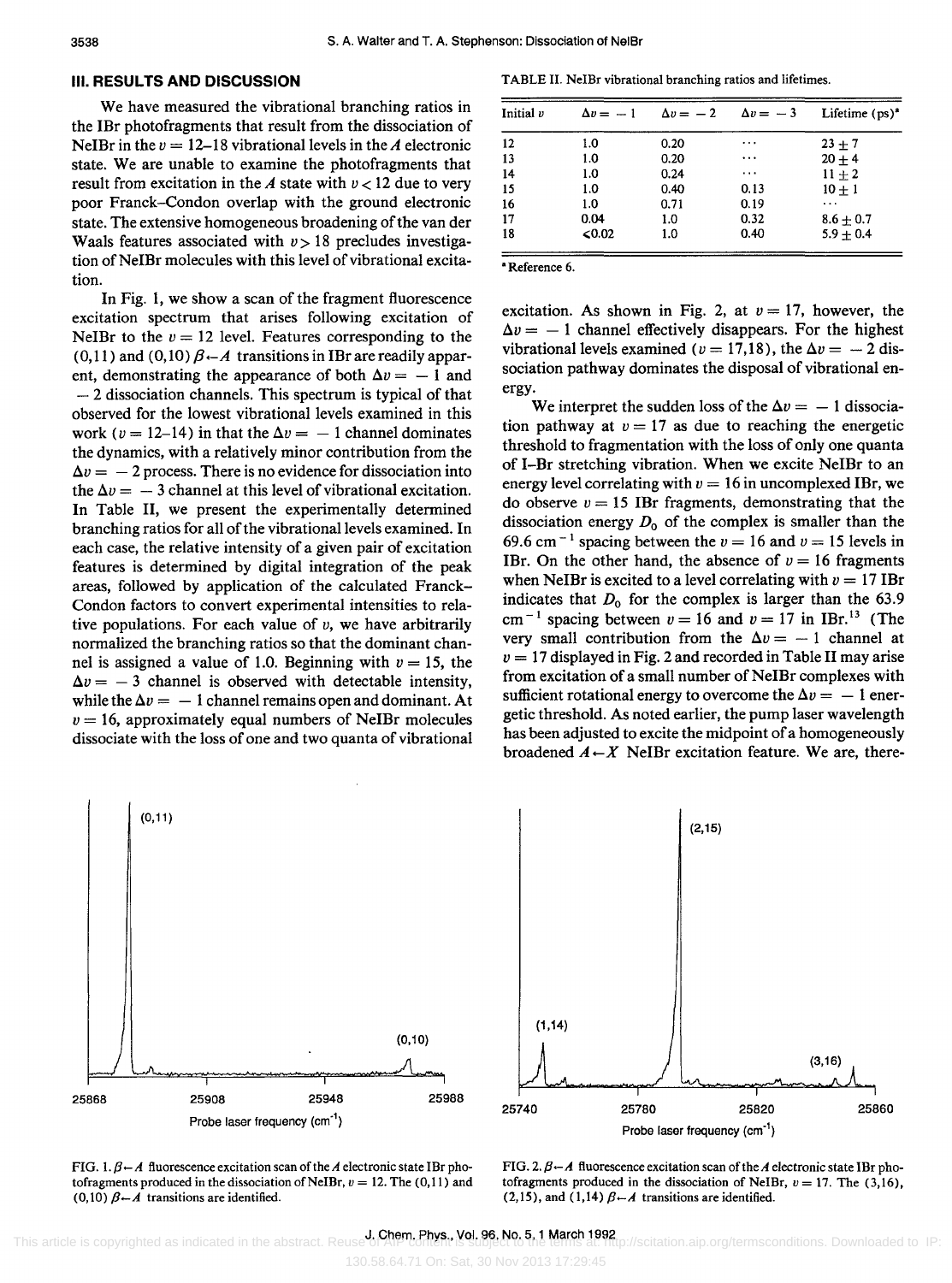fore, unable to control the rotational energy or angular momentum of the initially excited complex.) These results allow us to determine the *A* state value of  $D_0$  for NeIBr as being 67 + 4 cm<sup>-1</sup>. By noting that the shift in the  $A \leftarrow X$ excitation frequency between IBr and NeIBr represents the difference in the NeIBr dissociation energies for the  $X$  and  $A$ electronic states, we can calculate the X state value of  $D_0$ . NelBr excitation features are shifted to the high frequency side of the corresponding IBr transitions by  $\approx 6$  cm<sup>-1</sup>, demonstrating that the dissociation energy in the  $X$  state exceeds that in the *A* state by 6 cm<sup> $-1.6$ </sup> We therefore find that  $D_0$  in the X state is 73 + 4 cm<sup>-1</sup>.

This value of  $D_0$  should be compared with those for the ground electronic states of NeI<sub>2</sub>,  $73 \pm 2$  cm<sup>-1</sup>,<sup>14</sup> and NeBr<sub>2</sub>, 70  $\pm$  2 cm<sup>-1</sup>.<sup>2</sup> The close correspondence between all three of these values raises two important points with respect to the construction of potential energy surfaces for rare gas-halogen van der Waals molecules. First, the use of a sum of atom-atom pair potentials to approximate these surfaces would appear to be quantitatively correct in the region near the minimum energy configuration. Such model potentials have formed the basis for numerous simulations of the dynamics of rare gas-halogen complexes. 15 These comparisons are complicated by the fact that the experimentally determined quantities are  $D_0$  values, not the  $D_n$  values that would be calculated using a pair potential model for the surface. Because all of these molecules involve a relatively light rare gas atom, Ne, bound to the heaviest diatomic halogens, one might expect, however, similar amounts of zero-point energy in the van der Waals stretching and bending vibrations. Thus, for this series of complexes, one expects that the similarity of the  $D_0$  values is reflective of similar "classical" dissociation energies  $D_{\cdot}$ .

Second, the similarity of the binding energies for a Ne atom with the heteronuclear IBr and the homonuclear  $I_2$ and Br, confirms the general premise that the presence of a molecular dipole moment does not significantly impact the strength of the van der Waals interaction. The dominance of the dispersion interaction over the dipole-induced dipole potential is suggested by the description of these interactions for large Ne-IBr distances. 16 The demonstrated adequacy of this assumption at the small  $(3-5 \text{ Å})$  nuclear separations that characterize the minimum energy configuration of van der Waals molecules further reinforces the general validity of the pair potential approach to triatomic van der Waals systems involving highly polarizable species.

In our earlier report of the  $A \leftarrow X$  fluorescence excitation spectrum of NeIBr, we described our attempts to discern the geometry of the complex from the overall symmetry and width of the excitation features.<sup>6</sup> Our conclusion was that the appearance of the excitation features was most consistent with a linear geometry for the complex, though a nonlinear geometry could not be ruled out. The major uncertainty in this analysis was the appropriate rotational temperature for the complex and the adequacy of a Boltzmann distribution to represent the rotational populations. Certain evidence in the excitation spectra, such as the regularity of the bandshifts between IBr, NeIBr, and Ne<sub>2</sub> IBr were strongly suggestive of a nonlinear, near T -shaped geometry. The binding energies presented above provide further evidence that the NeIBr complex is nonlinear. Both NeI<sub>2</sub> and NeBr<sub>2</sub> have been found to be T-shaped; we find it unlikely that NeIBr would assume a radically different geometry, but would emerge with the same dissociation energy as  $NeI<sub>2</sub>$  and *NeBrz·* 

To test these assertions, we have constructed a potential energy surface for NeIBr based on the atom-atom pair potential approach described earlier. We assume that the Ne-IBr interaction potential energy at a particular point in space can be represented as the sum of Ne-I and Ne-Br interactions. The individual atom-atom interactions are modeled as Morse potentials; the potential parameters used in our calculation are displayed in Table III. These parameters were chosen by first beginning with those that describe the Ne-Kr and Ne-Xe van der Waals interaction.<sup>14,17</sup> These data were then used to construct potential energy surfaces for the NeBr<sub>2</sub> and NeI<sub>2</sub> van der Waals molecules. The Morse parameters  $r_{av}$  and  $D_e$  were adjusted from the values appropriate for the rare gas dimers to reproduce the dissociation energies and average bond lengths of NeI<sub>2</sub> (Ref. 14) and NeBr<sub>2</sub>.<sup>2,18</sup> (The average bond length for NeI<sub>2</sub> has not been determined experimentally. Within experimental error the rare gas-halogen bond length is the same in  $HeBr<sub>2</sub>$  (Ref. 19) and  $N eBr<sub>2</sub>$  (Ref. 18) and in HeCl<sub>2</sub> (Ref. 20) and  $NeCl<sub>2</sub>$ .<sup>21</sup> We have, therefore, assumed that the NeI<sub>2</sub> bond length will be the same as that for  $HeI_2$ <sup>22</sup>) The range parameters  $\alpha$  were maintained at the values provided by the Ne-Kr and Ne-Xe interactions. As in the present study, the experimentally measured binding energies for NeI<sub>2</sub> and  $NeBr<sub>2</sub>$  are  $D<sub>0</sub>$  values, while the potential energy calculations provide values of *De.* Blazy *et al.,* however, have estimated the zero-point energy in NeI<sub>2</sub> to be  $\approx 12 \text{ cm}^{-1}$ .<sup>14</sup> We adopted this value to our calculation of the NeI<sub>2</sub> dissociation energy and assume a similar value for  $N eBr<sub>2</sub>$ . (We note that the zero-point energy calculation carried out by Blazy *et al.* includes only the van der Waals stretching degree of freedom and no bending vibrations. Their value is, however, consistent with the somewhat higher value,  $\approx 17$  cm<sup>-1</sup>, found by Reid *et al.* for NeCl<sub>2</sub> in a three-dimensional quantum mechanical bound state calculation.<sup>23</sup> The smaller reduced mass for the Ne- $Cl_2$  system should introduce a larger measure of zero-point energy.)

We have used these refined Ne-I and Ne-Br potential parameters, without further adjustment, to calculate the potential energy surface for NeIBr. (The I-Br bond length was fixed at its X state equilibrium value of 2.469  $\AA$ .<sup>24</sup>) A contour plot of the result is shown in Fig. 3. The minimum energy point on the surface lies at a radial distance of 4.1  $\AA$  and at an angle of 70°, as measured from the center of mass of IBr

TABLE III. Atom-atom interaction parameters used in the construction of the NeIBr potential energy surface.

|         | $D_e$ (cm <sup>-1</sup> ) | $r_{\rm av}$ (Å) | $\alpha$ (Å <sup>-1</sup> ) |
|---------|---------------------------|------------------|-----------------------------|
| $Ne-I$  | 43.0                      | 4.55             | 1.54                        |
| $Ne-Br$ | 42.0                      | 3.90             | 1.67                        |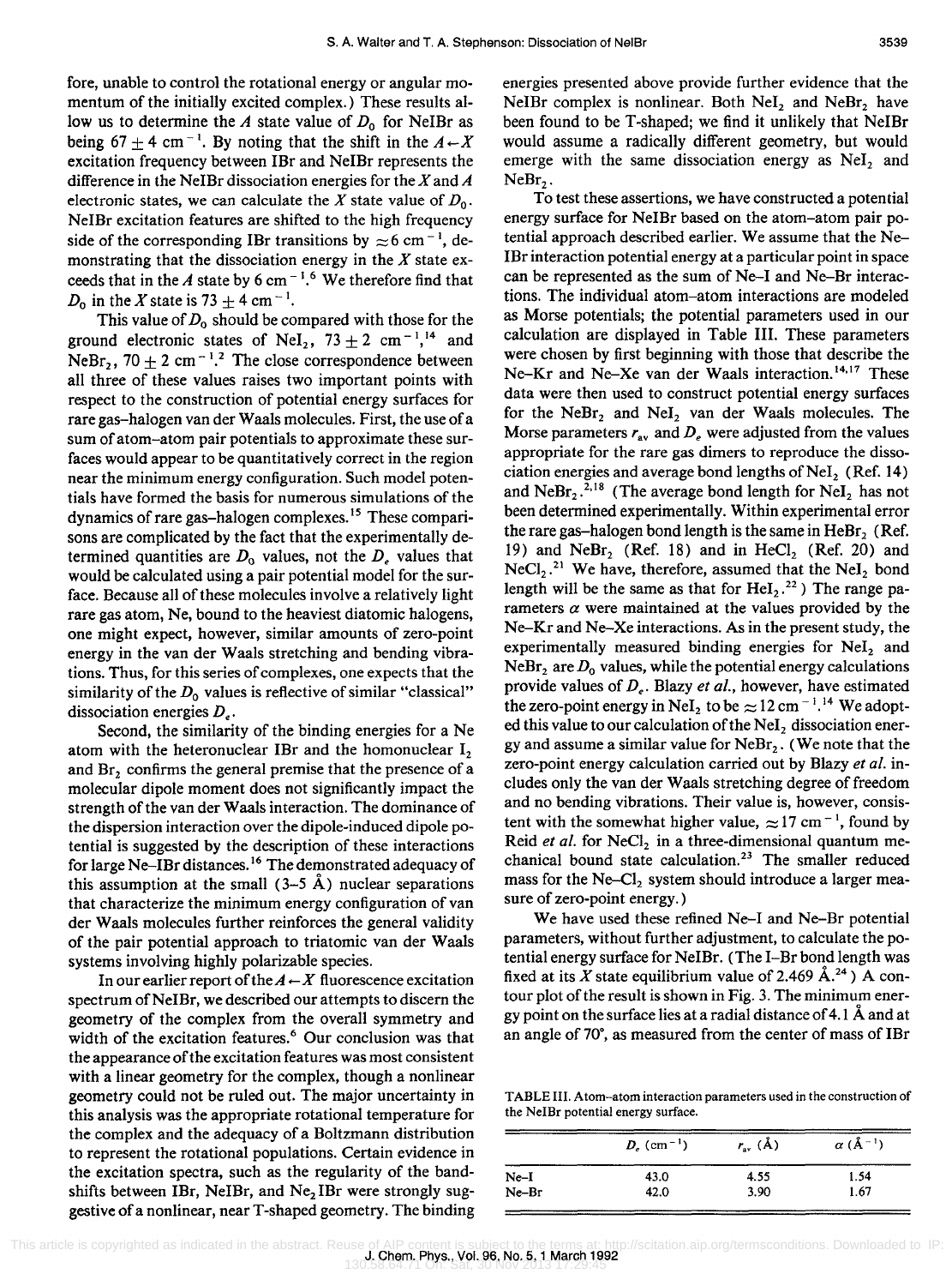

FIG. 3. Model potential energy surface for NeIBr. The origin of the coordinate system is fixed at the center of mass of IBr. The energy contours are drawn at 10 cm<sup>-1</sup> intervals, with the outermost contour lying  $-10$  cm<sup>-</sup> relative to the energy of separated  $Ne + IBr$ .

and relative to the I-Br bond. The minimum energy is  $-85$  $cm^{-1}$  relative to the energy of Ne + IBr, a result that is excellent agreement with the experimentally determined *Do*  value, in the likely situation that the zero-point energy lies between 8 and 16 cm<sup> $-1$ </sup>. We thus find that the atom-atom pair potential approach provides a potential energy surface that is consistent with all of the experimental data on the minimum energy configuration for the NeIBr system.

The data reported here, when combined with that presented previously on the vibrational predissociation lifetimes of the NeIBr complex,<sup>6</sup> provide a qualitative test of certain aspects of the "energy gap" or "momentum gap" concepts. Consider the variation, with *u,* of the predissociation lifetimes of NeIBr (Table II). Over the range  $v = 12$ -15, we note that as predicted by these models, the lifetime decreases as the amount of energy available to relative translation of the fragments decreases. Based the dissociation energy calculated above, at  $v = 15$ , there is at most  $7 + 4$  cm<sup>-1</sup> of available translational energy. With the closure of the  $\Delta v = -1$  channel, however, there are no longer any energetically open dissociation pathways with such small amounts of energy released to the translational degrees of freedom. If rotational excitation of the diatomic fragment is ignored, one expects an increase in the lifetime (decrease in the rate of vibrational predissociation) at the point that the  $\Delta v = -1$ channel closes. Such effects have been observed in both  $\text{HeI}_2$  (Ref. 25) and NeBr<sub>2</sub>.<sup>26</sup> In these cases, there are decreases in the homogeneous linewidths of the relevant excitation features for vibrational levels for which the  $\Delta v = -1$  process is inaccessible. We do not observe such an effect in the dissociation of NeIBr. One possible explanation for this result is that as compared to  $Br_2$ - and  $I_2$ -containing complexes, the rotational degree of freedom in the IBr fragment is unusually active in the dissociation. Such activity would tend to smooth over variations in the dissociation lifetimes, as the rotational degree offreedom is available to absorb the energy released by the dissociation.

This explanation is counter, however, to our classical intuition regarding the conservation of angular momentum, which constrains the amount of energy that can be absorbed by rotation of IBr. Assuming that we initially excite only complexes with total angular momentum of zero, to conserve angular momentum any rotational excitation of IBr must be balanced by a corresponding degree of orbital angular momentum of the recoiling  $Ne + IBr$  fragments. (As noted earlier, we are unable to control the J state of the complex that we prepare in the electronically excited *A* state. Given supersonic free jet conditions, however, it is likely that our sample includes exclusively complexes with limited amounts of total angular momentum.) If we assume that similar amounts of fragment orbital angular momentum appear in the dissociation of, for example, NeIBr and NeBr<sub>2</sub>, we expect similar amounts of rotational angular momentum in the diatomic fragments. Our basis for this assumption is the model potential energy surface for NeIBr, which suggests that the classical impact parameters for the "half-collision" scattering events in the dissociation of IBr-,  $Br_2$ -, and  $I_2$ -containing complexes will be approximately the same. Since the rotational constant of IBr is intermediate to that of  $I_2$  and  $Br_2$ , the constraint on the amount of energy distributed into rotation of the diatomic fragment should not be radically different.

Our results suggest that this intuitive classical approach is inadequate and that a simplified (i.e., ignoring the rotational degree of freedom) energy gap model fails as well. Perhaps the deviation from a T-shaped geometry that we predict for NeIBr and/or the presence of a molecular dipole moment leads to increased excitation of IBr rotation (and fragment orbital angular momentum). For example, while the dipole-induced dipole attraction between Ne and IBr (calculated using simple electrostatic considerations<sup>16</sup>) is small compared to the dispersion interaction, it is both anisotropic and large compared to the rotational spacing in IBr. In this case, the IBr dipole moment may have a negligible impact on the equilibrium structure and binding energy, but may playa significant role in modulating the photodissociation dynamics. If correct, then this effect should be apparent in the distribution of rotational states populated in IBr by the dissociation, particularly for those vibrational levels in the vicinity of the  $\Delta v = -1$  threshold. High resolution scans of the contours observed in spectra such as Figs. 1 and 2 are now underway in our laboratory and should serve to illuminate this behavior.

### **ACKNOWLEDGMENTS**

This research has been supported by grants from the National Science Foundation (Grant No. CHE-8915038), the Research Corporation, and the Swarthmore College Faculty Research Fund. Acknowledgment is made to the Donors of The Petroleum Research Fund, administered by the American Chemical Society, for partial support of this research.

<sup>6</sup> W. R. Simpson and T. A. Stephenson, J. Chem. Phys. 90, 3171 (1989).

<sup>8</sup>M. Suzuki and T. Fujiwara, J. Mol. Spectrosc. 133, 233 (1989).

<sup>&</sup>lt;sup>1</sup> D. H. Levy, Adv. Chem. Phys. 47, 323 (1981).

<sup>&</sup>lt;sup>2</sup> J. I. Cline, D. D. Evard, B. P. Reid, N. Sivakumar, F. Thommen, and K. C. Janda, in *Structure and Dynamics of Weakly Bound Molecular Complexes,* edited by Alfons Weber (Reidel, Dordrecht, 1987), pp. 533-551.

<sup>3</sup> J. C. Drobits and M. 1. Lester, J. Chern. Phys. 88, 120 (1987).

<sup>4</sup> J. C. Drobits and M. I. Lester, J. Chern. Phys. 89, 4716 (1988). 5 J. 1. Cline, N. Sivakurnar, D. D. Evard, C. R. Bieler, B. P. Reid, N. Hal-

berstadt, S. R. Hair, and K. C. Janda, J. Chern. Phys. 90, 2605 (1989).

<sup>&</sup>lt;sup>7</sup> J. A. Beswick and J. Jortner, Adv. Chem. Phys. 47, 363 (1981); G. E. Ewing, J. Phys. Chern. 91, 4662 (1987).